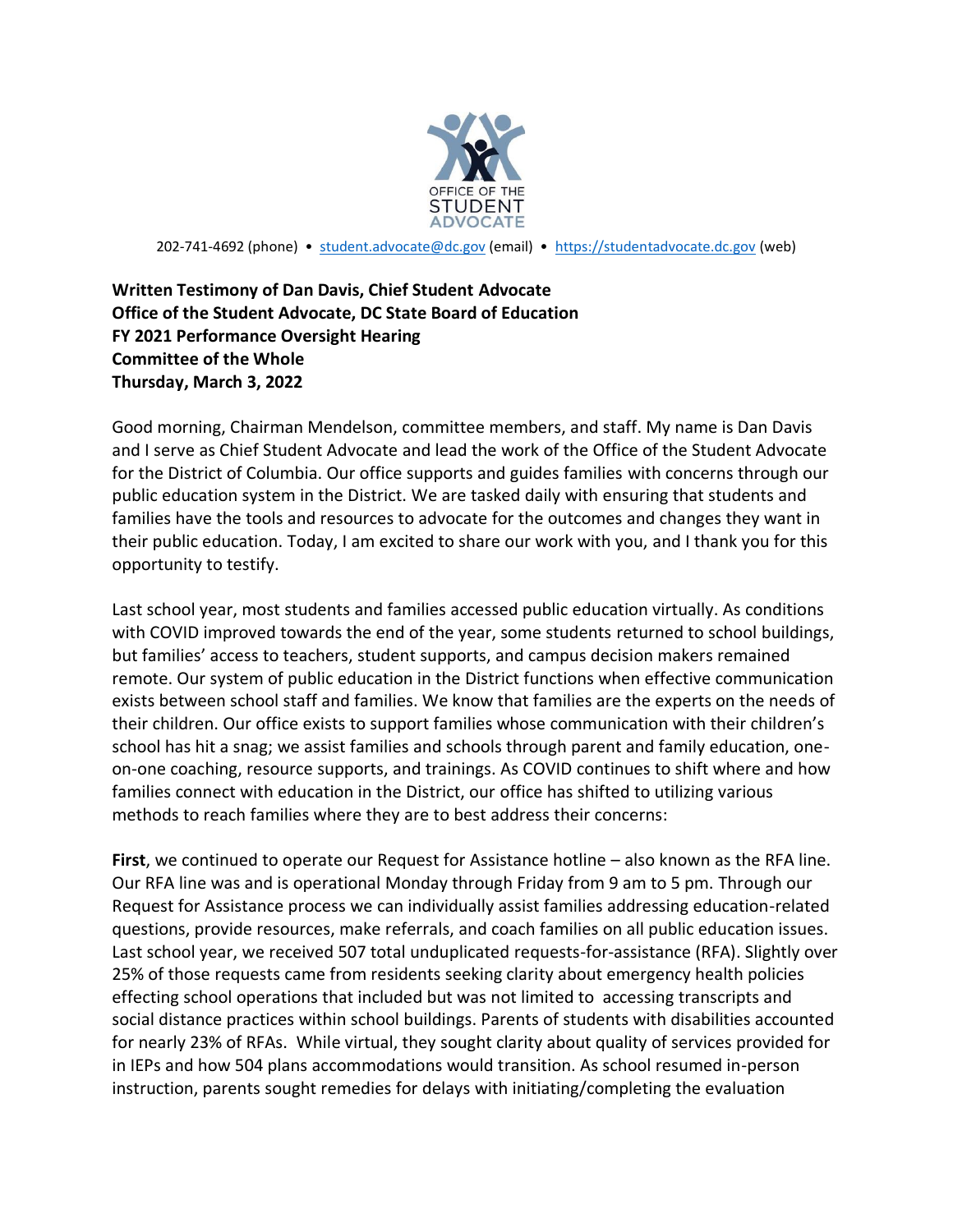processes, as well as rights about change of placements. To date, in quarters 1 and 2 of SY2021 – 22, our office has served more than 350 families through our RFA line and is currently on pace to exceed last year's total. As recurring themes emerge from the volume of RFAs from families, our office works to develop resources based on those needs, so families can be their own advocates.

**Second**, we adopted a hybrid community outreach model utilizing virtual and in-person strategies to further meet the needs of our families. As we continue to host meetings with families utilizing virtual platforms, we re-started our in-person engagement following the safety guidance outlined by the Center for Disease Control (CDC). Returning to in-person engagement, when safe to do so, was essential because so many families in the District do not have access to high quality internet. Furthermore, there are families that are uncomfortable accessing online workshops due to a lack of familiarity with a virtual platform. As an office we never want to create additional barriers for families to access the information they need to improve the education of their children. Our office continues to provide direct support to families beyond our RFA hotline. Last school year, we hosted virtual learning support workshops that aided families with creating structured learning environments at home. This current school year, we facilitated in-person discussions related to student safety. In SY2020-21, we engaged with over 1,500 stakeholders -- mainly students and families, as well as school staff, community-based organizations, and government agencies. So far in SY2021-22, we have engaged with nearly 1,100 students, families, and educational stakeholders with about 35% of those meetings being in-person. Unfortunately, the emergence of the Omicron variant forced us to pause our inperson engagement efforts. As COVID transmission rates continue to decrease to safe levels, we are positioning ourselves to again offer in-person supports to families.

**Third**, we developed resources for families based on the needs expressed through our RFA line and outreach efforts. We hosted bilingual workshops with families regarding their rights under special education laws and how procedural safeguards worked while school was virtual. We developed learning at home support guides and companion virtual workshops for families who struggled with virtual learning during SY2020-21. We advocated for increased access to school based behavioral health supports for students and developed our Navigating Behavioral Health toolkit. We have also continued to work with partnering organizations and agencies to address the safety of our children traveling to and from school. We led workshops on how virtual school attendance works in the District for community members at Family Success Center(s). We created supports and resources for families that needed more clarity about how public education shifted, what it looks like now, and how families could be successful managing it. As we all continue to navigate these unprecedented times, and the District offers solutions, we will continue to develop resources and supports that make those solutions accessible for student and families.

We are also planning to host our first Youth Advocacy Summit focused on empowering students by introducing some skills and resources to bolster their advocacy. Additionally, in partnership with community-based providers, we are planning to host a behavioral health workshop series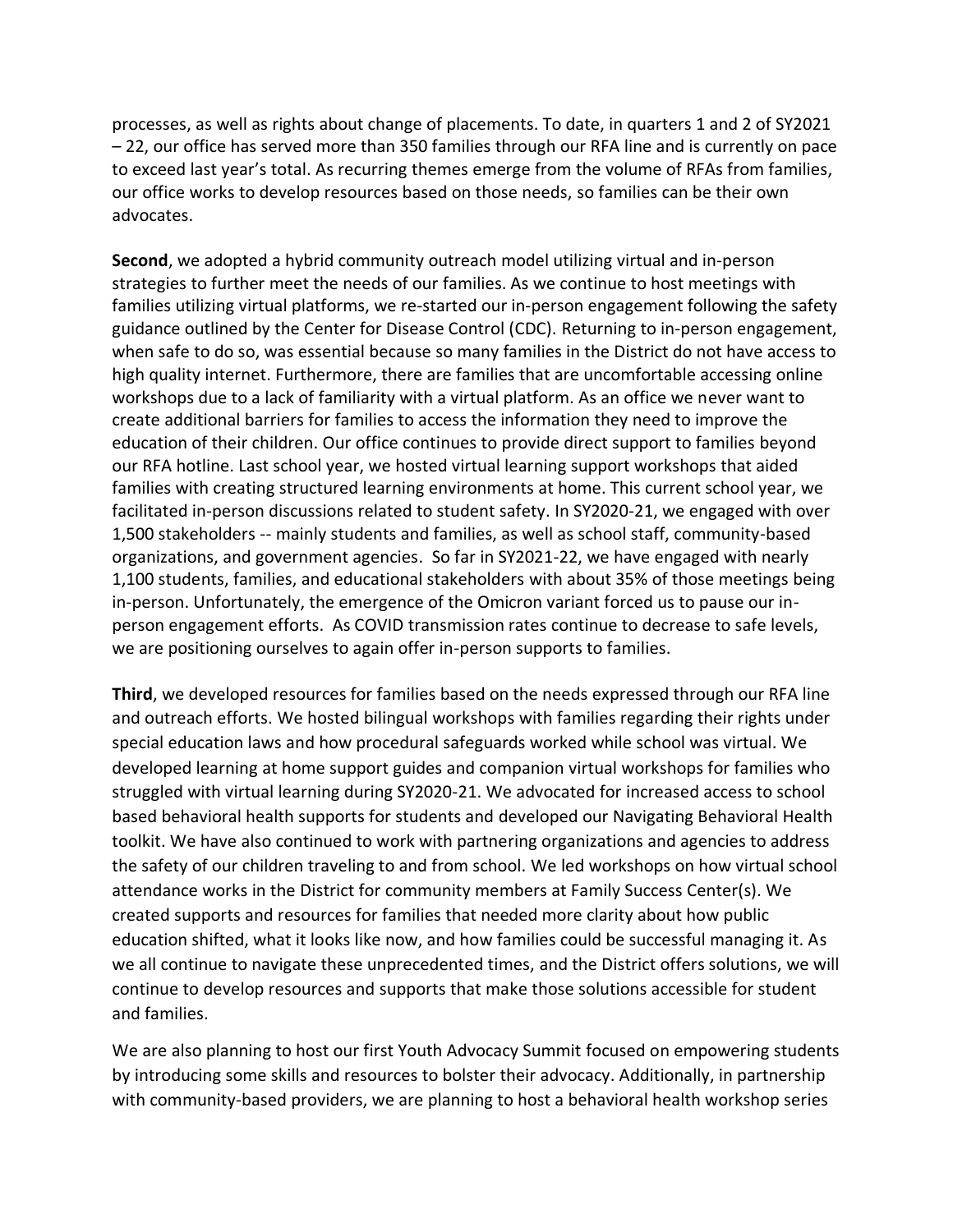designed to answer questions that families often have and break down barriers in accessing care at the school level. As always, we will continue to develop resources and supports in alignment with the needs of families and students.

**Fourth**, we continued to make information and resources more accessible for all families by leveraging virtual platforms to bolster our engagement efforts. In SY20-21, our office virtually engaged with more than 3,200 students, families, and stakeholders utilizing our webpages and social media platforms. As we sought out ways to ensure the resources we produce for students and families are utilized, it became clear that information hosted on our website needed more accessible pathways. We shifted what and how we posted on social media. On social media, we no longer just posted announcements or where to go for details or information. We began to design toolkits and supports that family could easily navigate and access on social media. As of January  $31<sup>st</sup>$ , more than 2,500 unique users were able to access our online information & advocacy tools/resources. We also adapted our virtual outreach efforts based on the trends in issues that emerged for families through the year. We adapted materials and hosted web-based conversations on topics ranging from attendance law to student safety. Though we shifted most of our efforts to minimize in-person contact in SY 2020- 21, we still managed to distribute over 500 backpacks and activities for at-risk students, along with resource guides in English, Spanish, and Amharic for parents.

As we seek to provide support to all District families, we continue to target English language learner students and families with efforts that have yet to produce the desired increase level of engagement from those communities. In SY 2020-21 we went beyond our commitment to produce multiple language versions of our public resources and supports: we placed targeted bilingual outreach ads on buses and metro in or near communities with schools that have high English language learner enrollment, we ran ads in both radio and print publications, and we participated in small group conversations with stakeholders and families about improving connectivity between the Office and their community. In SY 2021-22, OSA continues to be committed to increasing engagement with the English language learner community and recently onboarded a bi-lingual staff member to support that effort. In addition, OSA is seeking to create formal partnerships with several community-based organizations that have a history of serving English language learning families across the District.

**Fifth**, the partnerships we built and continued to strengthen with schools, government agencies, and community-based organizations allowed us to produce our resources, distribute them to residents in need, and facilitate discussions directly with those families. In SY2020-21 our partnerships lead to tangible resources and supports for families. We collaborated with Decoding Dyslexia DC to develop a Dyslexia Resource Guide for families seeking guidance on how to get help for their students. Our office worked with the Department of Behavioral Health to develop our Navigating Behavioral Health Guide for families, and gather input from LEAs, CBO clinicians, students and parents. We partnered with DCPS and PCS teachers to facilitate workshops on Virtual Learning Support. We continued to work with the Office of the